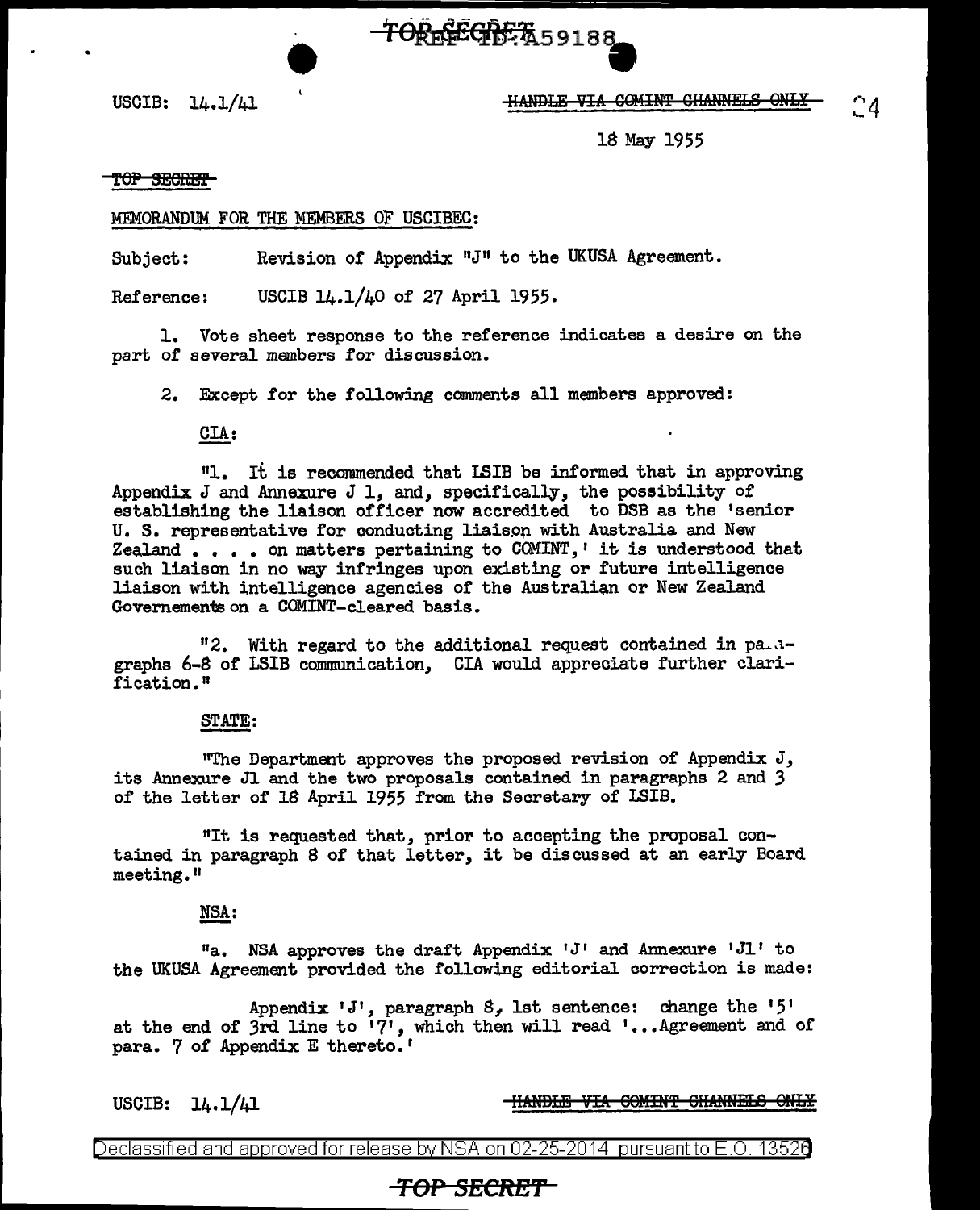TROF SECRET9188

USCIB: 14.1/41

EO  $3.3(h)$  (2)  $P_{L}$  86-36/50 USC 3605

TOP SECRET

| Subject: | Revision of Appendix "J" to the UKUSA Agreement. |
|----------|--------------------------------------------------|
|          |                                                  |
|          |                                                  |
|          |                                                  |
|          |                                                  |
|          |                                                  |
|          |                                                  |

USCIB:  $14.1/41$  - 2 -

# **TOP SECRET**